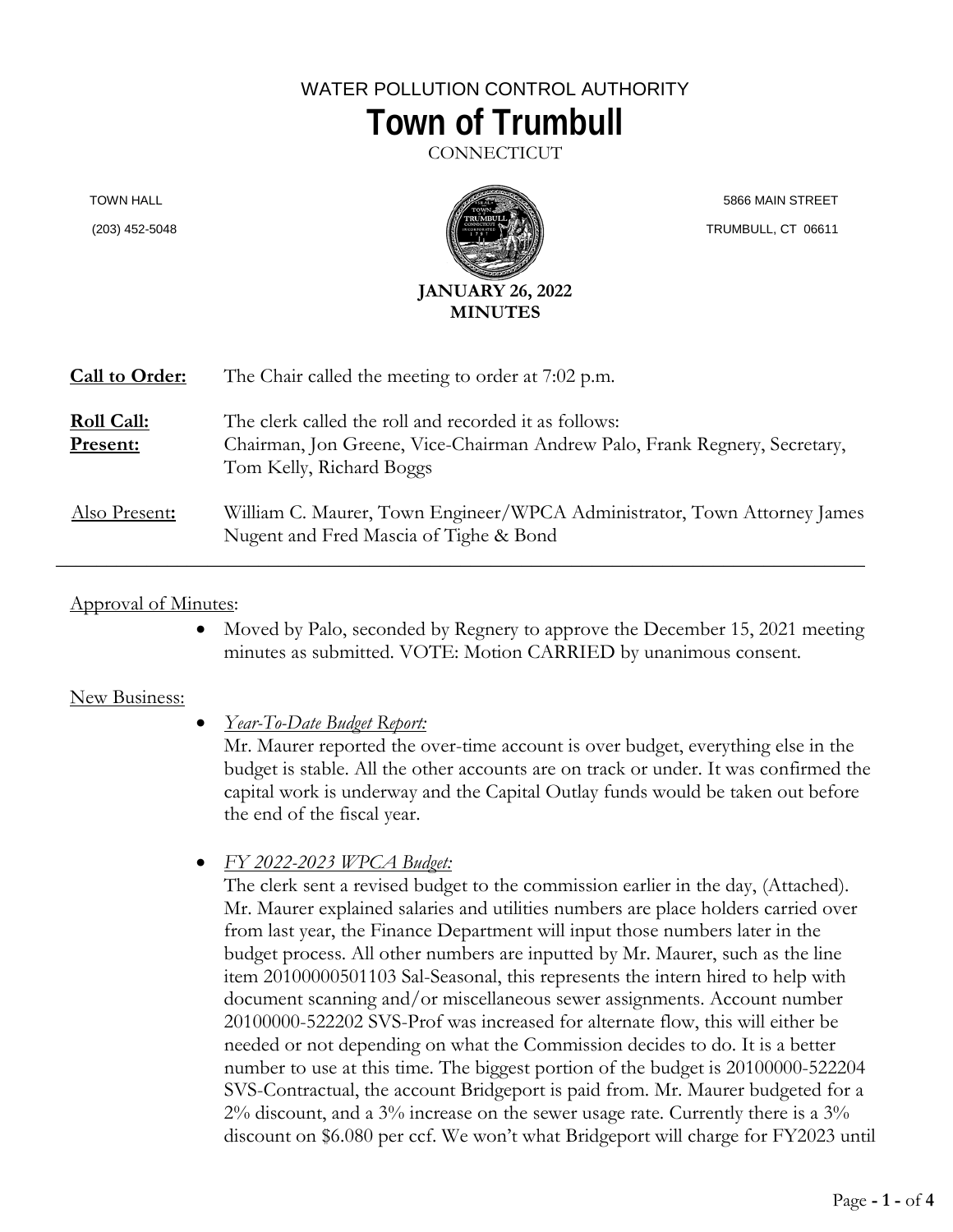July of 2022 after the Bridgeport WPCA votes on their FY 2023 Budget, which is why we budget for an increase now to make sure we have the funds in our budget. Additionally there is a cap of \$125,000 for the penalty if we have more than the average 4.2 million gallons in any given month sent to Bridgeport. We pay this every year.

Commission Discussion points are as follows:

- It was confirmed the Finance Department inputs the salary numbers because there are multiple union contracts with different increases, not all the contracts are the same.
- It was confirmed the Commission could vote on this budget even though the salaries and utilities' number will change.
- 20100000-567702 TRNSP-VEH Vehicle Maintenance was increased based on historical data, the Vac-all truck is getting older and has been needing more maintenance.
- 20100000-581888 CAP OUTLAY
	- \$17,000 A new Rack-truck has been put into this budget, and is replacing a 16 year-old truck, which constantly needs to be repaired. The rack truck is more suitable for the department. A truck capable of carrying and plowing. When pulling a pump the truck can carry the pump to where it needs to be and the plow is because access to all the pump stations is necessary during winter storms.
	- \$35,000 Adjust manholes represents when a road is pave roads sometimes the height of the manholes has to be adjusted, either raised or lowered, also many get paved over and we have to go back and cut them out. The State of Connecticut paves over manholes pretty regularly on state roads and we have to go back and cut them out and raise them up.
	- \$80,000- The revised budget sent to the commissioners today includes two (2) generators, one for the Hawley Lane Pump Station and one for the Scenic Hill Pump Station. These were not included in the original budget in the agenda packet. Both of the current generators are inoperable, and always run the risk of having to go out there with a portable generator. The current generators have reached their life capacity, we can't get parts for them anymore. It was confirmed for the Commission the generators are in case of a pump failure. The other stations have sufficient capabilities in case of a failure.

Moved by Regnery, seconded by Boggs to amend the FY2022-2023 WPCA Budget by adding \$80,000 to Capital Outlay, Acct. #20100000-581888, representing two (2) generators, one for the Hawley Lane Pump Station and one for the Scenic Hill Pump Station. VOTE: Motion CARRIED by unanimous consent.

Moved by Regnery, seconded by Boggs to approve the FY2022-2023 WPCA Budget as amended. VOTE: Motion CARRIED by unanimous consent.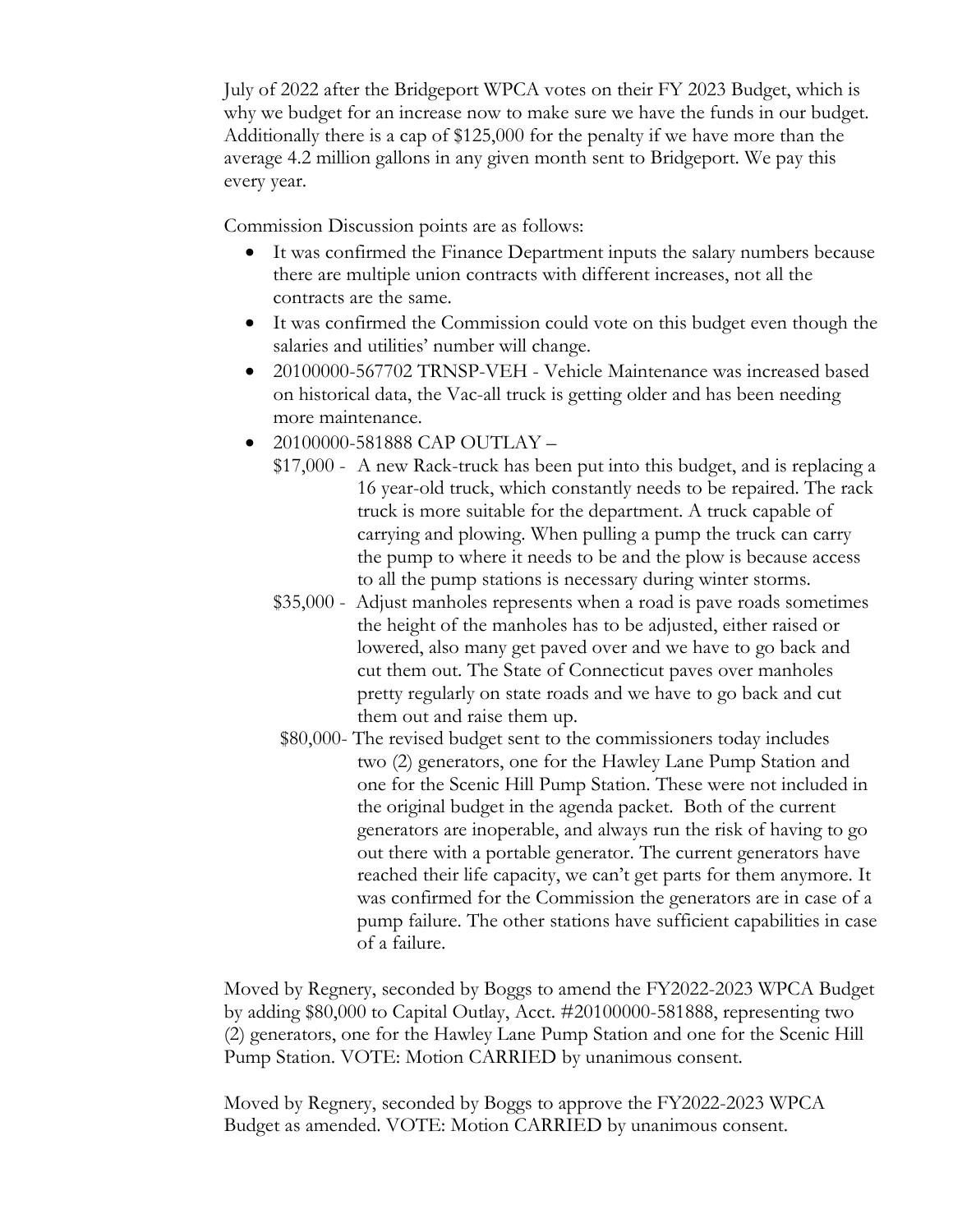## Old Business:

• *Beardsley Force Main Update:* Mr. Maurer reported the FOI hearing took place the other day and expects to get the information from Bridgeport in the next week or two. The hearing was continued for 30 days, hopefully they won't have to go back.

All permits have been filed with the state. Mr. Maurer has asked Arcadis for a list of all the pipe and valves needed. The fear is the state might take too long and the current supply chain issues may continue. It may be the prudent to order the parts now to expedite and is not sure if they should go out to bid as a whole package now or order the parts now to be proactive. The force main needs to be replaced no matter what. The materials will be approximately \$100,000. Attorney Nugent agreed, at minimum they should get the materials and stock pile. Mr. Maurer confirmed they have most of the funding in place, but is not sure what the exact number will be until they are done.

Attorney Nugent cautioned that the contractors that bid will give a price for a certain period of time, but if we can't do the work for a year they may not hold the price for that long. The worst case scenario would to rebid. It was confirmed having the materials avoids the contractor mark-up, which does save money. The Chair explained they would be buying at a bad time, when the supply chain has issues, but do know this force main could fail at any time, noting we have to be prepared.

The last signature needed for the state permits was received today. DEEP Land Use, will give a temporary easement and when the project is done they will give a permanent easement.

Mr. Maurer needs the final specs from Arcadis to put a bid together and anticipates to have those by the next WPCA meeting. They need approval from the Commission to go out to award the bid but does not need approval to put the bid together.

Mr. Maurer explained it was premature to request a meeting with DEEP, everything has been sent to them, and should give them a couple weeks to respond, if they do not by mid-February they should look at setting the meeting.

• *Old Town and Reservoir Avenue Pump Stations Update:* Mr. Maurer reported the main on Reservoir Avenue has been upsized and replaced. They are waiting for the valves and pieces. The precast pumps are done, and are just waiting for the attachments to go in. They have the pumps for Old Town not Reservoir. Mr. Maurer will get an update next week. There is no point in diverting the station now until all the parts have been received, bypass pumping is an expensive process. This was supposed to be done by the end of March, beginning of April, and are now months behind. Kovacs can ask for an extension, but Mr. Maurer needs it in writing. He has asked them to document all of this so they could push out their completion date, so the Town doesn't have to enforce. Attorney Nugent explained questions about COVID as force majeure have been litigated all across the country, there's no clear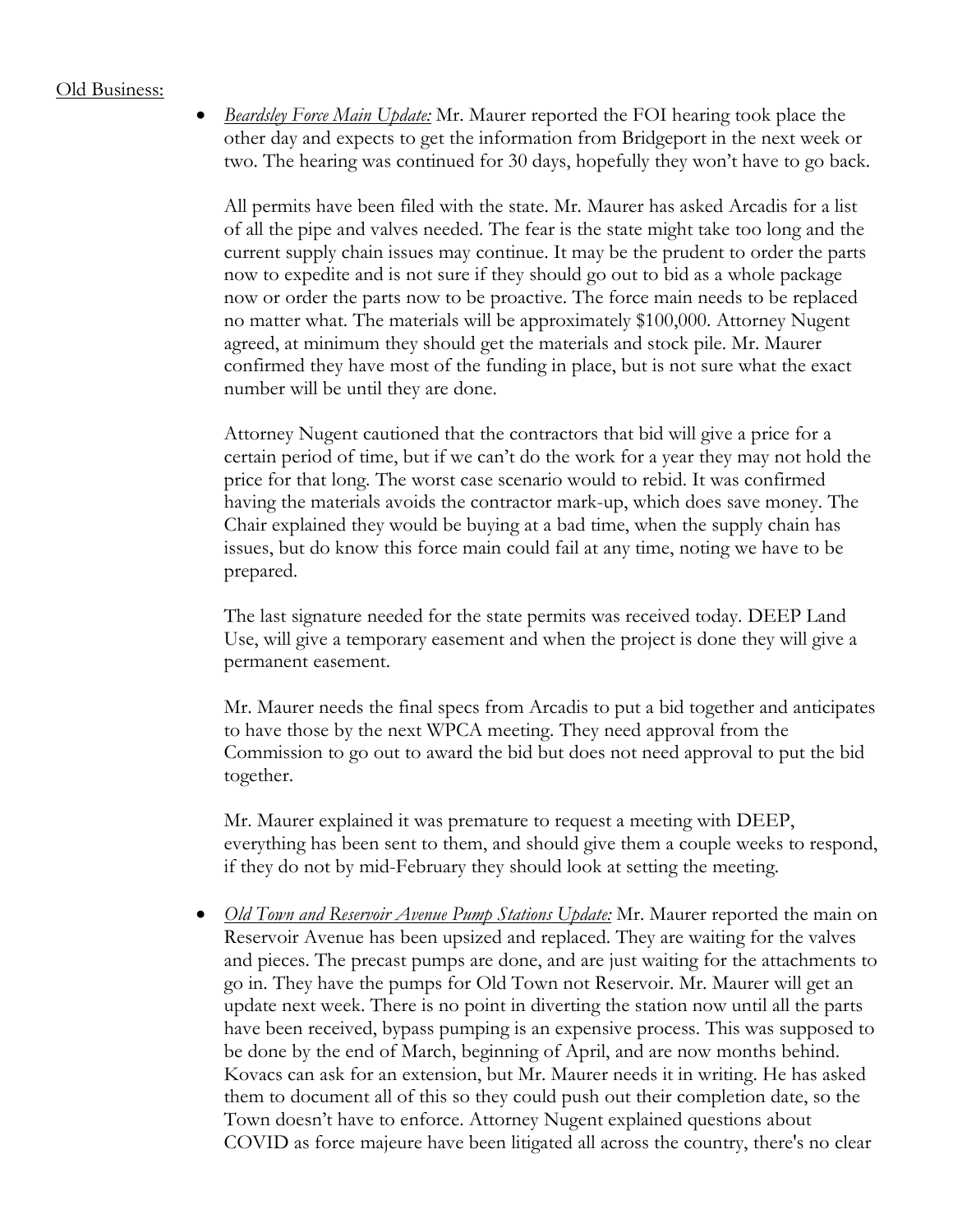cut answer to say whether it would apply in a particular situation. And some contracts can arguably be construed to apply COVID as force majeure, but others do not. Mr. Maurer confirmed the contractor has not submitted anything in writing to date. The commission agreed this is an excusable delay. As of now it does not appear the contractor will look for compensation.

Moved by Boggs, seconded by Regnery to take Alternate Flow out of order. VOTE: Motion CARRIED by unanimous consent.

- *Alternate Flow*: Mr. Maurer stated Bridgeport's EIE was approved and they can start the design process, but does not know if Bridgeport has gotten more money. The Chair added Bridgeport has indicated they were going to pursue additional dollars but had not heard anything on whether they have been successful. There original proposal referenced 30% from the state and that they were going to go for additional funds beyond that. Mr. Maurer explained the budgetary numbers asked for under FOI were about how much it would cost not how it was funded. The infrastructure dis have money in for water
- *Contract 5 Update:* Moved by Palo, seconded by Boggs to Enter into Executive Session based on CGS 1-210b-7 to present engineering or feasibility estimates relative to the public supply construction costs. VOTE. Motion CARRIED by unanimous consent.

The WPCA entered into Executive Session at 7:38 p.m. with the following people present: WPCA Chairman, Jon Greene, WPCA Vice-Chairman Andrew Palo, Frank Regnery, WPCA Secretary, WPCA Commissioners Tom Kelly, Richard Boggs, Town Attorney Jim Nugent, Town Engineer/WPCA Administrator William Maurer, Fred Mascia of Tighe& Bond

Moved by Boggs, seconded by Regnery to END Executive Session at 8:15 p.m. VOTE: Motion CARRIED by unanimous consent.

Adjournment: There being no further business to discuss and upon motion made by Boggs, seconded by Regnery the WPCA adjourned by unanimous consent at 8:18 p.m.

Respectfully Submitted,

\_\_\_\_\_\_\_\_\_\_\_\_\_\_\_\_\_\_\_\_\_\_\_\_\_\_\_\_\_

Margaret D. Mastroni WPCA Clerk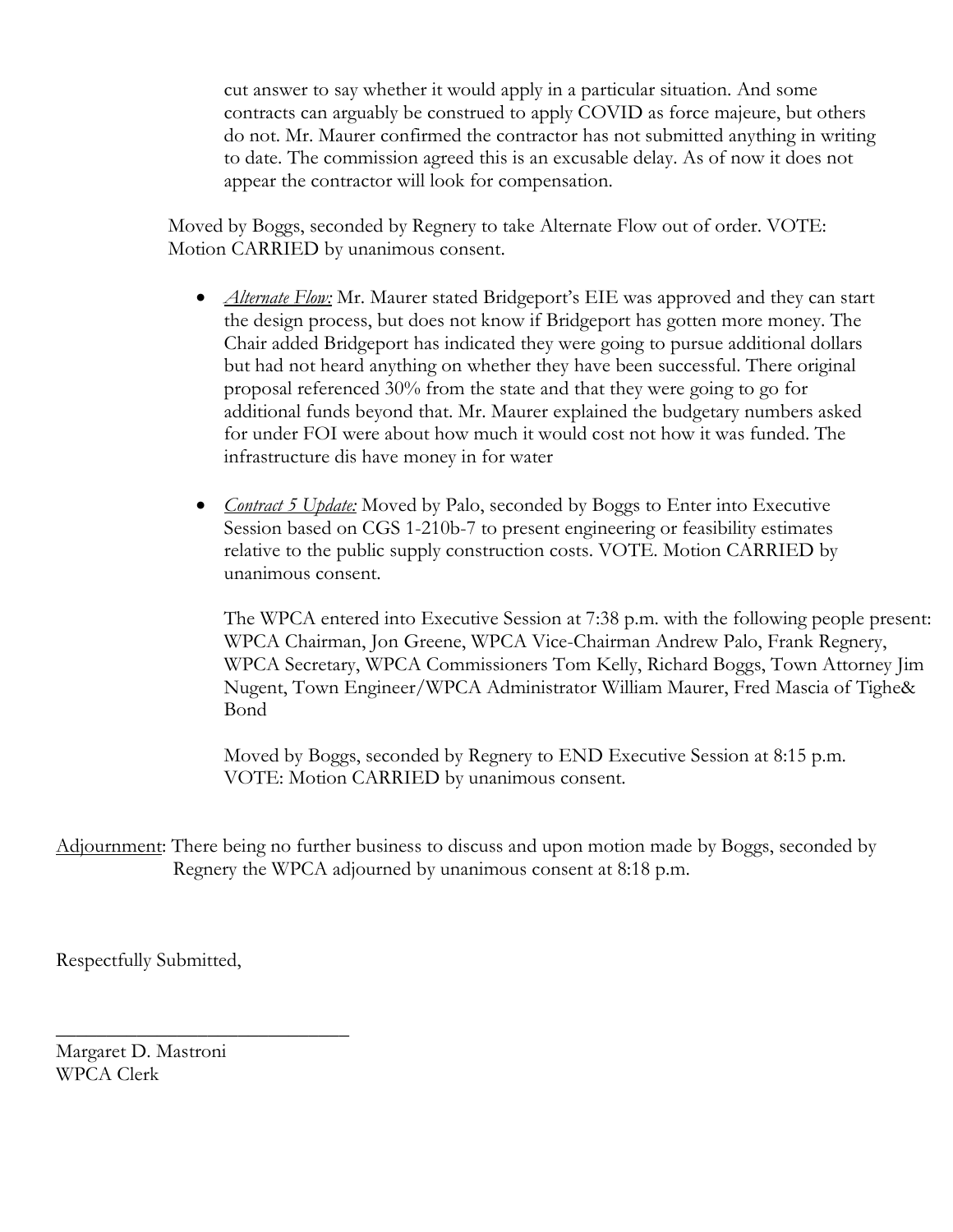|                                 |                            |                                                                                                                                                             |                            |           |                                                                               |                  |                            |                          |                   | a tyler erp solutior |
|---------------------------------|----------------------------|-------------------------------------------------------------------------------------------------------------------------------------------------------------|----------------------------|-----------|-------------------------------------------------------------------------------|------------------|----------------------------|--------------------------|-------------------|----------------------|
| 01/26/2022 12:09<br>1789wmaurer |                            |                                                                                                                                                             | TOWN OF TRUMBULL           |           | NEXT <mark>YEAR BUDGET LEVELS REPORT</mark>                                   |                  | REVISED FY2022-2023 BUDGET |                          | P                 | 1<br>bgnyrpts        |
|                                 |                            | <b>PROJECTION: 20231 2022-23 BUDGET</b>                                                                                                                     |                            |           |                                                                               |                  |                            |                          | FOR PERIOD 13     |                      |
| <b>SEWER</b>                    |                            |                                                                                                                                                             | 2021<br><b>REVISED BUD</b> |           | 2022<br><b>REVISED BUD</b>                                                    | 2023<br>DEPT REO | 2023<br>FIRST SEL          | 2023<br><b>BD OF FIN</b> | 2023<br>TOWN CNCL |                      |
| 10                              | ENTERPRISE FUNDS           |                                                                                                                                                             |                            |           |                                                                               |                  |                            |                          |                   |                      |
|                                 | 20100000 SEWERS-ENTERPRISE |                                                                                                                                                             |                            |           |                                                                               |                  |                            |                          |                   |                      |
| 20100000 501101                 |                            | $SAL-FT/PER$                                                                                                                                                | 333,992.00                 |           | 347,244.00                                                                    | 347,244.00       |                            |                          |                   |                      |
|                                 |                            | Salaries increased by 2.00% per union contract.                                                                                                             |                            |           |                                                                               |                  |                            |                          |                   |                      |
|                                 | Collector.                 |                                                                                                                                                             |                            |           | Deliquiency & Collections Administrator position is shared $(50/50)$ with Tax |                  |                            |                          |                   |                      |
| 20100000 501103                 |                            | SAL-SEASON                                                                                                                                                  |                            | 4,800.00  | 4,800.00                                                                      | 5,120.00         |                            |                          |                   |                      |
|                                 |                            |                                                                                                                                                             |                            |           | \$5,120- Summer college intern - 40 days x \$16.00/hour x 8 hours/day         |                  |                            |                          |                   |                      |
| 20100000 501105                 |                            | SAL-OVRTIM                                                                                                                                                  |                            | 10,000.00 | 8,000.00                                                                      | 12,000.00        |                            |                          |                   |                      |
|                                 |                            | other Town meetings. Overtime for all employees.                                                                                                            |                            |           | Includes: Emergency service calls, Clerical. Attendence at WPCA meetings and  |                  |                            |                          |                   |                      |
| 20100000 501888                 |                            | UNIFORMALL                                                                                                                                                  |                            | 1,610.00  | 1,610.00                                                                      | 1,610.00         |                            |                          |                   |                      |
|                                 | S<br>\$<br>\$1,610 TOTAL   | 450 Safety shoes (3 employees @ \$150 each)<br>200 Safety shoes (1 employee)<br>960 OSHA require apparel                                                    |                            |           |                                                                               |                  |                            |                          |                   |                      |
| 20100000 522201                 |                            | SVS-CLRC                                                                                                                                                    |                            | 1,750.00  | 1,750.00                                                                      | 1,750.00         |                            |                          |                   |                      |
|                                 |                            | Clerical services for WPCA Meetings                                                                                                                         |                            |           |                                                                               |                  |                            |                          |                   |                      |
| 20100000 522202                 |                            | SVS-PROF                                                                                                                                                    | 120,982.00                 |           | 150,000.00                                                                    | 165,000.00       |                            |                          |                   |                      |
|                                 | $f$ ollowing):             |                                                                                                                                                             |                            |           | Outside Professional Services as needed (including but not limited to the     |                  |                            |                          |                   |                      |
|                                 | \$165,000 TOTAL            | \$ 30,000 Sewage Discharge Alternatives (Legal)<br>\$ 100,000 Sewage Discharge Alternatives (Consultant)<br>\$ 35,000 General Legal services from #01012800 |                            |           |                                                                               |                  |                            |                          |                   |                      |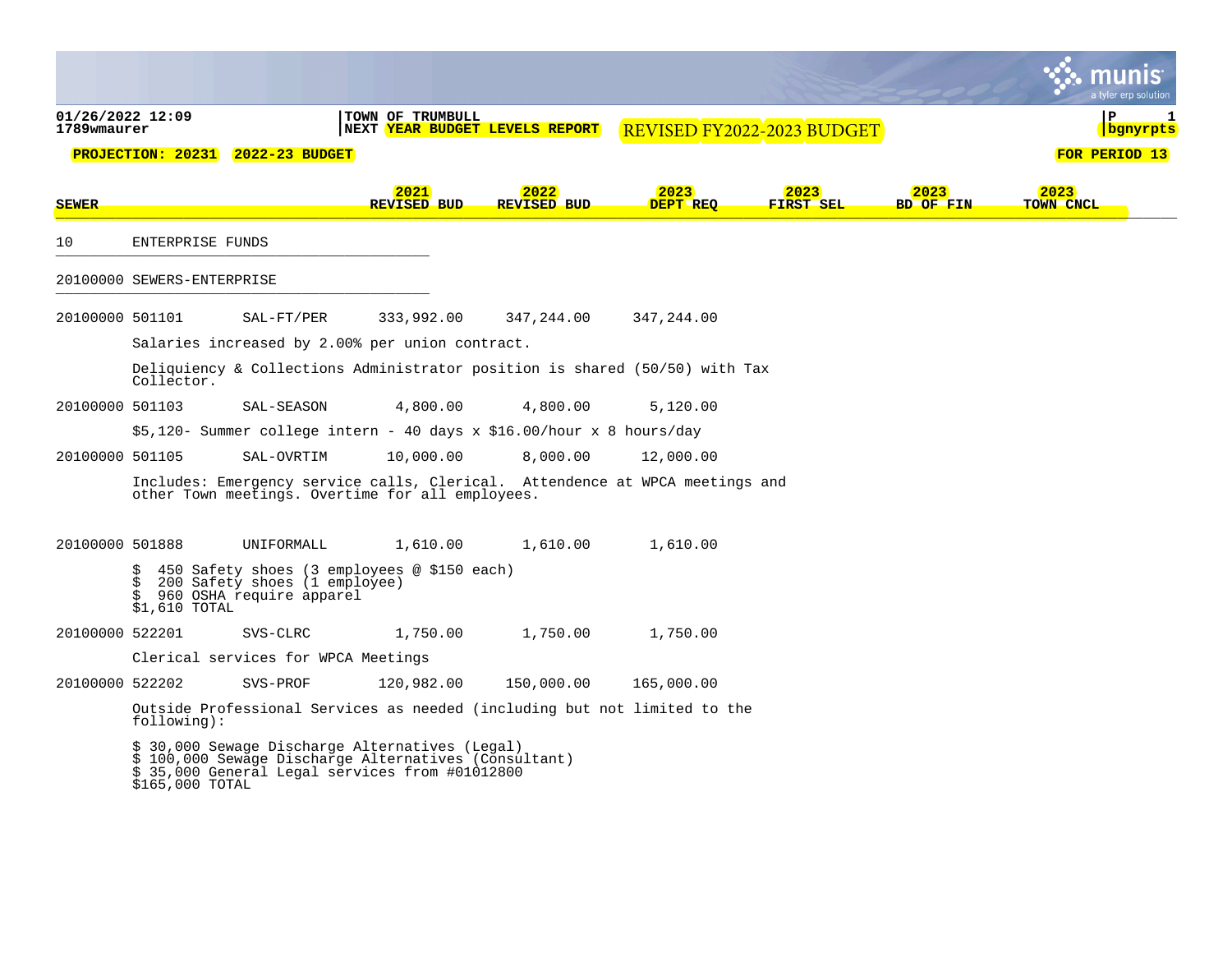**01/26/2022 12:09 |TOWN OF TRUMBULL |P 2** 1789wmaurer **| INEXT YEAR BUDGET LEVELS REPORT | INEXT YEAR BUDGET LEVELS REPORT PROJECTION: 20231 2022-23 BUDGET FOR PERIOD 13 2021 2022 2023 2023 2023 2023 SEWER REVISED BUD REVISED BUD DEPT REQ FIRST SEL BD OF FIN TOWN CNCL**  $\frac{1}{2}$ 20100000 522204 SVS-CONTRC 6,676,132.00 6,935,620.00 7,162,857.00 \$6,769,400 - (BRIDGEPORT WPCA sewage treatment 1,100,000 CCF X \$6.154/ ccf  $(6.28 \otimes 0.02 \text{ reduction})$ <br>  $(6.28 \otimes 0.02 \text{ reduction})$ <br>  $(6.28 \otimes 0.02 \text{ reduction})$ \$ 203,082 - Add 3% for potential rate increase from Bridgeport<br>\$ 125,000 - Potential payment for excess flow amounts  $125,000$  - Potential payment for excess flow amounts  $$7.097.482 -$  Projected BPT WPCA \$ 45,000- QDS- WPCA Sewer Usage Billing (incl. Aquarion sewer use readings) \$ 1,800 - QDS - Software mtce. fee for sewer assesement collection \$ 7,000 - Mission - Pump Station Online Monitoring Services \$ 3,800 - 1 year subscription for ARC GIS (1/2 Engineering - 1/2 WPCA) \$ 5,675 - 1 year subscription for Auto Cad Civil (1/2 Engineering - 1/2 WPCA) • • ~ . ••:·:•. **mun Is·** .. tyler erp solutic

- 2,100 United Alarm for pump station
- $$7,162,857.00 TOTAL$
- 20100000 522210 REIMB-GF 654,444.00 577,225.00 577,225.00

WPCA reimbursement to the Town of Trumbull per schedule prepared by Finance Dept.

20100000 534402 MTLS-PROG 18,000.00 12,000.00 14,000.00

The program account is used provide the WPCA with the office supplies, misc. supplies, janitorial accessories, road safety apparel, chemical solvent and misc. items necessary to maintain safe and sanitary working environment. Also used for training staff and software programs.

20100000 545501 COM-LEGAL 3,500.00 3,500.00 3,500.00

The account is used for the Tax Collector's quarterly newspaper notices and the required advertising of legal and assessment notices. Amount is based on 2019-2020 projections.

20100000 567701 TRNSP-GAS 9,200.00 9,200.00 9,200.00

Estimated Fuel Costs based on historical usage/expected fuel rates.

20100000 567702 TRNSP-VEH 8,618.00 6,600.00 10,000.00

Anticipating routine maintenance on the department vehicles.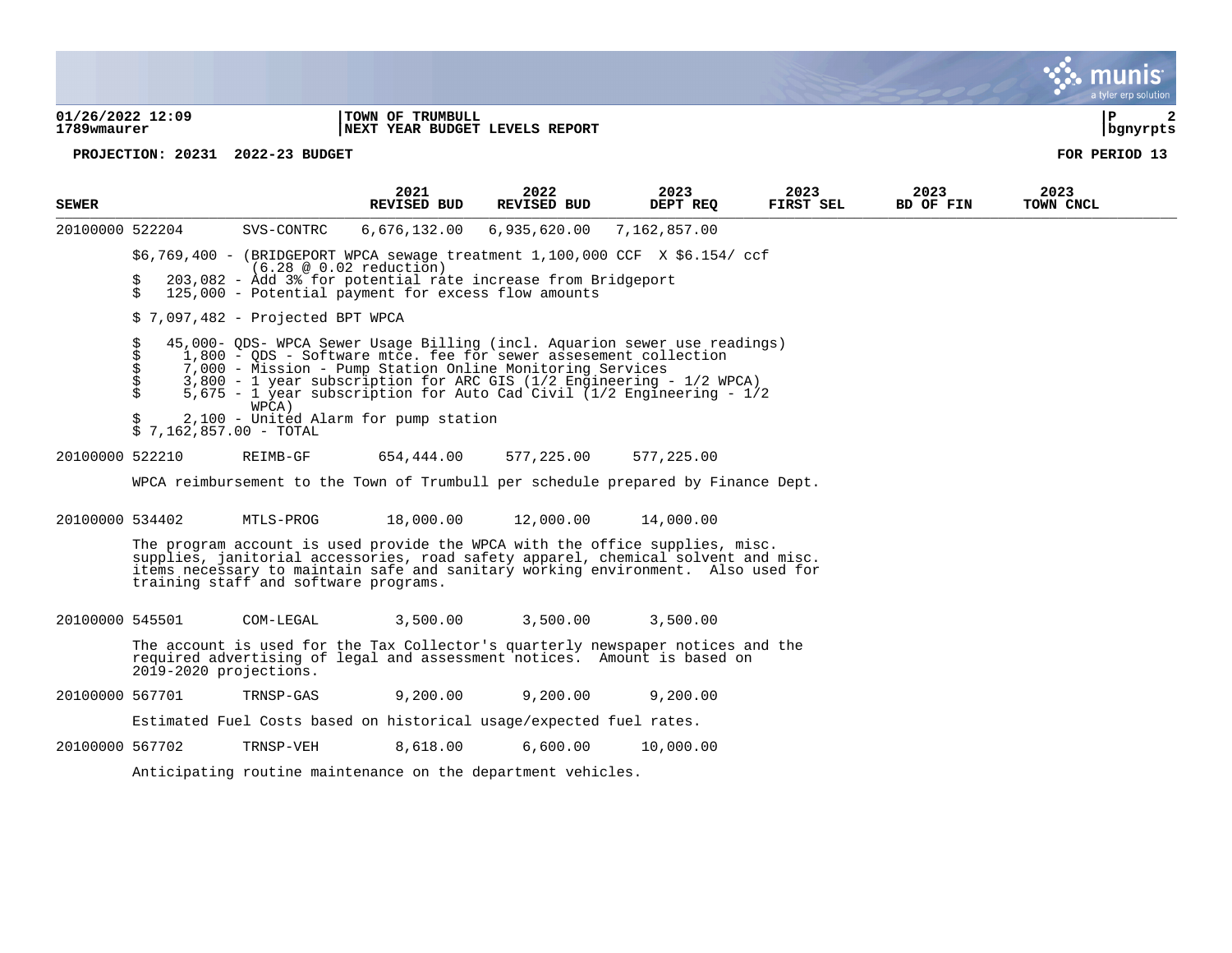**01/26/2022 12:09 |TOWN OF TRUMBULL |P 3** 1789wmaurer **| INEXT YEAR BUDGET LEVELS REPORT | INEXT YEAR BUDGET LEVELS REPORT PROJECTION: 20231 2022-23 BUDGET FOR PERIOD 13 2021 2022 2023 2023 2023 2023 SEWER REVISED BUD REVISED BUD DEPT REQ FIRST SEL BD OF FIN TOWN CNCL**  $\frac{1}{2}$ 20100000 578801 MNTNCE-SV 37,982.00 25,000.00 25,000.00 Preventive maintenance of 13 pump station generators; annual main line cleaning and inspection of problem areas that are prone to overflows; annual wet well ceaning. Reduced by \$5,000.00 from previous year. 20100000 578803 MNTNCE-PRG 70,000.00 50,000.00 50,000.00 The program-related account is used to fund parts needed for the repair and routine maintenance of 13 pump stations, their electrical control equipment, flow metering and chart recorders, pumps, hoists, hydraulic check valves, mechanical seals, hoses, hardware, pipe cleaning and inspection equipment, etc. 20100000 578805 XTRA ITEM 80,000.00 50,000.00 50,000.00 Requesting \$50,000 for unforeseen repairs for sanitary system. 20100000 581888 CAP OUTLAY 621,281.00 2,345,000.00 802,000.00 Requesting Capital Outlay - Pay as part of user rate \$ 5,000 - G.I.S- updates for Infrastructure Inventory assest management program \$ 35,000 - Adjust manholes on various paving roads \$ 40,000 - Sanitary sewer inspection on 2022 paving roads \$ 35,000 - Easement Maintenance & Clearing \$ 80,000 - Two Replacement Generarors (Hawley Lane & Scenic Hill Pump Stations) \$ 40,000 - I/I - Study - Continue town wide smoke testing, video inspection, etc. \$ 17,000 - Rack truck with lift & Plow (\$85,000 1st year payment spread over 5<br>\$400.000 Inspection and \$400,000 Inspection and Construction of high pressure force main<br>\$150,000 Town Wide Repairs Town Wide Repairs \$802,000 Total 20100000 589901 RNTLS-A/LS 11,340.00 .00 .00 .00 20100000 590011 UTIL-HEAT 10,615.00 7,728.00 7,728.00 Annualized FY21 actual expense plus 8% for any potential rate/usage increases in fuel. • • ~ . ••:·:•. **mun Is·** .. tyler erp solutic

Results compared against historical activity and adjusted accordingly.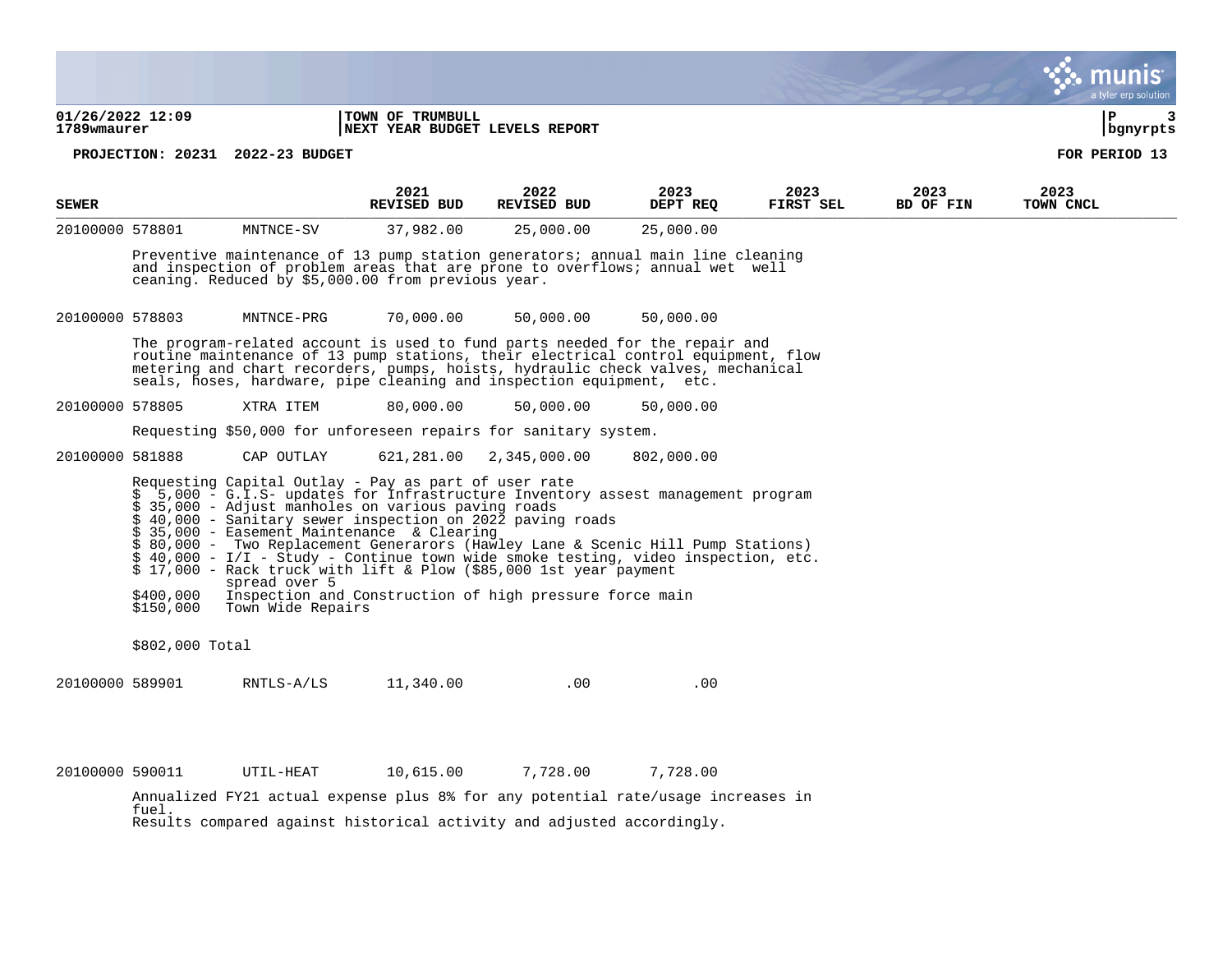**01/26/2022 12:09 |TOWN OF TRUMBULL |P 4 1789wmaurer |NEXT YEAR BUDGET LEVELS REPORT |bgnyrpts**

**PROJECTION: 20231 2022-23 BUDGET FOR PERIOD 13**

| <b>SEWER</b>                                                                                                                                              |                                                                                                                                                                                                                                                                                                                                                                          |            | 2021<br>REVISED BUD | 2022<br>REVISED BUD                                                              | 2023<br>DEPT REO | 2023<br>FIRST SEL | 2023<br>BD OF FIN | 2023<br>TOWN CNCL |  |
|-----------------------------------------------------------------------------------------------------------------------------------------------------------|--------------------------------------------------------------------------------------------------------------------------------------------------------------------------------------------------------------------------------------------------------------------------------------------------------------------------------------------------------------------------|------------|---------------------|----------------------------------------------------------------------------------|------------------|-------------------|-------------------|-------------------|--|
| 20100000 590012                                                                                                                                           |                                                                                                                                                                                                                                                                                                                                                                          | UTIL-ELECT | 216,518.00          | 183,600.00                                                                       | 183,600.00       |                   |                   |                   |  |
|                                                                                                                                                           | Adjusted for additional usage, cooler temperatures, and increased rates.<br>Results compared against historical activity and adjusted accordingly.<br>Generation contract is until June 2022; however, new CT law is causing this<br>contract to be increased slightly. Distribution costs increased 6% in 2019 and<br>5% in 2020; additional increase is expected 5/21. |            |                     |                                                                                  |                  |                   |                   |                   |  |
| 20100000 590013                                                                                                                                           |                                                                                                                                                                                                                                                                                                                                                                          | UTIL-WATER | 2,504.00            | 2,556.00                                                                         | 2,556.00         |                   |                   |                   |  |
| Annualized FY21 actual expense plus 8% for potential rate/usage increases.<br>Results also compared against historical activity and adjusted accordingly. |                                                                                                                                                                                                                                                                                                                                                                          |            |                     |                                                                                  |                  |                   |                   |                   |  |
| 20100000 590014                                                                                                                                           |                                                                                                                                                                                                                                                                                                                                                                          | UTIL-PHONE | 1,602.00            | 1,602.00                                                                         | 1,602.00         |                   |                   |                   |  |
|                                                                                                                                                           |                                                                                                                                                                                                                                                                                                                                                                          |            |                     | On a town wide level this budget includes sharees for Verigen wireless. Frontier |                  |                   |                   |                   |  |

On a town wide level this budget includes charges for Verizon wireless. Frontier charges have been eliminated as the town is now on a VoIP telephone system that is included in the IT budget. All service costs were annualized for FY21 and compared to prior year budget and actual costs. In addition, the Town's techonolgy department continually monitors cell plans for usage and potential rate savings.

20100000 595888 INT-BOND 207,590.00 224,260.00 224,260.00

\$ 224,260 - Interest on 8/2014, 8/2015, 8/2018 and 8/2020 bonds

20100000 597888 PRINC-BOND 163,000.00 409,250.00 409,250.00

\$ 409,250 - Principal over 20 yrs on 8/2014, 8/2015, 8/2018 and 8/2020 bonds

| TOTAL SEWERS-ENTERPRISE<br>TOTAL ENTERPRISE FUNDS<br>TOTAL SEWER | 9,265,460.00 11,356,545.00 10,065,502.00<br>9,265,460.00 11,356,545.00 10,065,502.00<br>9,265,460.00 11,356,545.00 10,065,502.00 |                                                   |  |
|------------------------------------------------------------------|----------------------------------------------------------------------------------------------------------------------------------|---------------------------------------------------|--|
| GRAND TOTAL                                                      | 9,265,460.00 11,356,545.00 10,065,502.00                                                                                         |                                                   |  |
|                                                                  |                                                                                                                                  | ** END OF REPORT - Generated by William Maurer ** |  |

• • ~ . ••:·:•. **mun Is·** .. tyler erp solutic